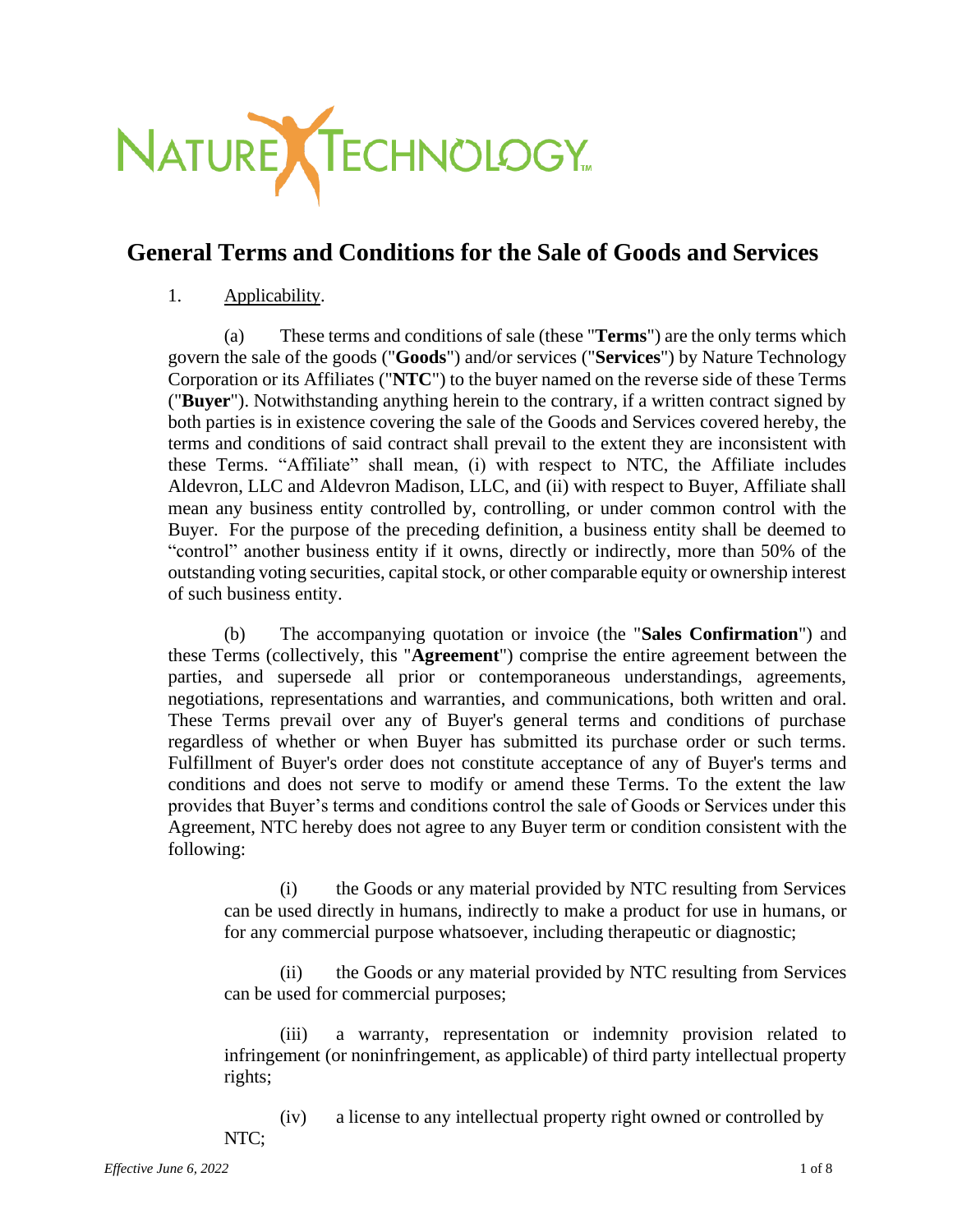(v) a transfer or vesting of title in Buyer to any intellectual property right that may arise as a result of NTC making a Good or providing a Service that would otherwise vest with NTC under U.S. patent law or copyright law; and

(vi) that extends any liability to NTC beyond the invoice price of the Goods or Services giving rise to the liability.

(c) Notwithstanding anything to the contrary contained in this Agreement, NTC may, from time to time change the Services without the consent of Buyer provided that such changes do not materially affect the nature or scope of the Services, or the fees or any performance dates set forth in the Sales Confirmation.

(d) NTC retains the right to subcontract any services to subcontractors/vendors it selects, including, but not limited to performance by Affiliates. NTC provides only essential information to vendors and strives to protect Buyer's confidentiality.

### 2. Delivery of Goods and Performance of Services.

(a) The Goods will be delivered within a reasonable time after the receipt of Buyer's purchase order or as otherwise agreed to in a writing signed by both NTC and Buyer. NTC shall not be liable for any delays, loss, or damage in transit.

(b) NTC shall use reasonable efforts to meet any performance dates to render the Services specified in the Sales Confirmation, and any such dates shall be estimates only.

# <span id="page-1-0"></span>3. Non-Delivery.

(a) NTC shall not be liable for any non-delivery of Goods (even if caused by NTC's negligence) unless Buyer gives written notice to NTC of the non-delivery within ten (10) days of the date when the Goods would in the ordinary course of events have been received.

(b) Any liability of NTC for non-delivery of the Goods shall be limited to replacing the Goods within a reasonable time or adjusting the invoice respecting such Goods to reflect the actual quantity delivered.

(c) Buyer acknowledges and agrees that the remedies set forth in [Section](#page-1-0) [3](#page-1-0) are Buyer's exclusive remedies for any non-delivery of Goods.

4. Shipping; Title and Risk of Loss. NTC shall deliver the Goods using NTC's standard methods for packaging. In the event that NTC organizes shipment of the Goods, the Buyer acknowledges that final shipping costs may vary from the estimate and additional shipping charges may apply. All Goods and other materials provided by NTC are delivered Ex Works (Incoterms 2020) at NTC or its Affiliate's facilities and the title and risk shall pass to Buyer upon acceptance by the courier, including, for example, the cost of re-manufacture or replacement where Goods are lost, damaged, or destroyed in transit. For international shipments, Buyer is responsible for international shipping arrangements. If NTC provides storage services, title and risk of loss of the Goods shall pass to Buyer upon transfer to storage.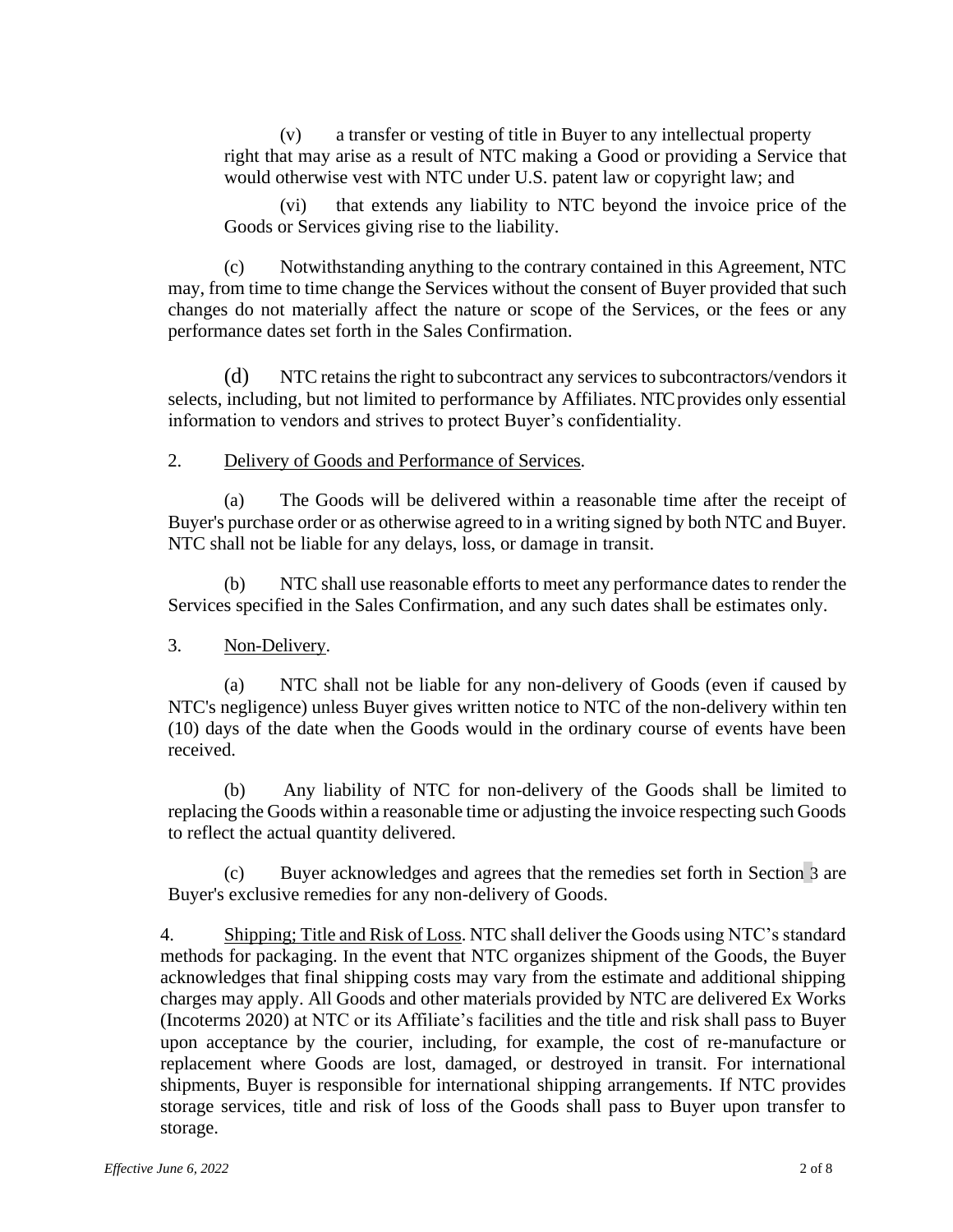5. Buyer's Acts or Omissions. If NTC's performance of its obligations under this Agreement is prevented or delayed by any act or omission of Buyer or its agents, subcontractors, consultants, or employees, NTC shall not be deemed in breach of its obligations under this Agreement or otherwise liable for any costs, charges, or losses sustained or incurred by Buyer, in each case, to the extent arising directly or indirectly from such prevention or delay.

# 6. Inspection and Rejection of Nonconforming Goods.

(a) Buyer will be deemed to have accepted the Goods unless it notifies NTC in writing of any Nonconforming Goods within ten (10) days of receipt. "**Nonconforming Goods**" means only the following: (i) product shipped is different than identified in Buyer's purchase order; (ii) non-conforming to the agreed upon specifications as set forth in the associated certificate of analysis; or (iii) product's label or packaging incorrectly identifies its contents.

<span id="page-2-0"></span>(b) If Buyer timely notifies NTC of any Nonconforming Goods, NTC shall, at Buyer's request, (i) replace such Nonconforming Goods with conforming Goods, or (ii) credit the Price for such Nonconforming Goods.

(c) Buyer acknowledges and agrees that the remedies set forth in [Section](#page-2-0) 6(b) are Buyer's exclusive remedies for the delivery of Nonconforming Goods. Except as provided under Section 6(b), all sales of Goods to Buyer are made on a "as is" basis and Buyer has no right to return Goods purchased under this Agreement to NTC.

7. Price.

(a) Buyer shall purchase the Goods and Services from NTC at the price (the "**Price**") set forth in NTC's published price list in force as of Buyer's purchase order or the price provided in a quotation or estimate initially provided by NTC, the latter controlling if provided. However, any such quotation or estimate is subject to change if not acted on by the Buyer within thirty (30) days of the date of such estimate or quotation.

(b) For custom projects, in the event that a procedure fails to provide adequate quantity or quality of an order, charges may still apply but no extra charges will be added without prior approval.

(c) Buyer agrees to reimburse NTC for all reasonable travel and out-of-pocket expenses incurred by NTC in connection with the performance of the Services.

(d) All Prices are in US dollars and exclusive of freight, all sales, use, and excise taxes, and any other similar taxes, duties, and charges of any kind imposed by any Governmental Authority on any amounts payable by Buyer. Buyer shall be responsible for all such charges, costs and taxes; provided, that, Buyer shall not be responsible for any taxes imposed on, or with respect to, NTC's income, revenues, gross receipts, personal or real property, or other assets.

# 8. Payment Terms.

(a) Buyershall pay all invoiced amounts due to NTC within thirty (30) days from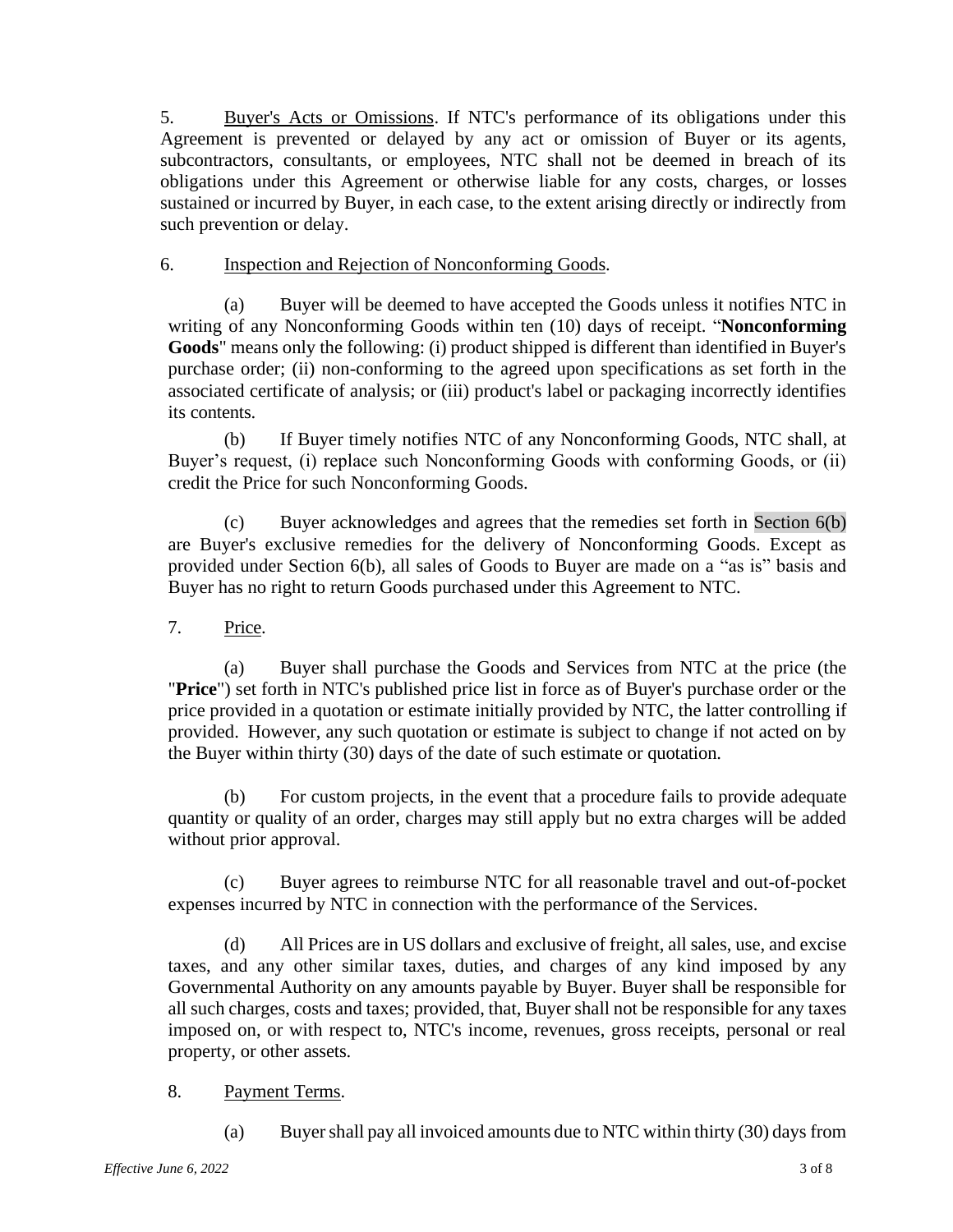the date of NTC's invoice. Buyer shall make all payments hereunder by wire transfer, check, or credit card and in US dollars.

(b) Buyer shall pay interest on all late payments at the lesser of the rate of 1.5% per month or the highest rate permissible under applicable law, calculated daily and compounded monthly. Buyer shall reimburse NTC for all costs incurred in collecting any late payments, including, without limitation, attorneys' fees. In addition to all other remedies available under these Terms or at law (which NTC does not waive by the exercise of any rights hereunder), NTC shall be entitled to suspend the delivery of any Goods or performance of any Services if Buyer fails to pay any amounts when due hereunder.

(c) Buyer shall not withhold payment of any amounts due and payable by reason of any set-off of any claim or dispute with NTC, whether relating to NTC's breach, bankruptcy or otherwise.

### 9. Intellectual Property Rights.

(a) For purposes of this Agreement, the term "Intellectual Property Rights" means any and all rights, titles and interests, whether foreign or domestic, in and to any and all trade secrets, patents, copyrights, service marks, trademarks, know-how or similar intellectual property rights and similar rights of any type under the laws or regulations of any governmental, regulatory, or judicial authority, whether foreign or domestic.

(b) Goods and Services provided by NTC to Client may be subject to certain Intellectual Property Rights owned or controlled by NTC. NTC's patent rights can be found at [www.natx.com/patents.](http://www.natx.com/patents) It should be understood that the Goods and Services offered by NTC to Client are authorized only for Client's internal research purposes. NTC's provision of Goods and Services do not result in the transfer of any Intellectual Property Rights to Client.

#### 10. Limited Warranty.

(a) NTC warrants to Buyer that it shall perform the Services using personnel of required skill, experience, and qualifications and in a professional and workmanlike manner in accordance with generally recognized industry standards for similar services and shall devote adequate resources to meet its obligations under this Agreement.

**(b) EXCEPT FOR THE WARRANTIES SET FORTH IN SECTION 10(A), NTC MAKES NO WARRANTY WHATSOEVER WITH RESPECT TO THE GOODS OR SERVICES, INCLUDING ANY (a) WARRANTY OF MERCHANTABILITY, (b) WARRANTY OF FITNESS FOR A PARTICULAR PURPOSE, (c) WARRANTY OF TITLE, (d) WARRANTY AGAINST INFRINGEMENT OF INTELLECTUAL PROPERTY RIGHTS OF A THIRD PARTY, WHETHER EXPRESS OR IMPLIED BY LAW, COURSE OF DEALING, COURSE OF PERFORMANCE, USAGE OF TRADE, OR OTHERWISE.**

# 11. Limitation of Liability.

**(a) IN NO EVENT SHALL NTC BE LIABLE TO BUYER OR ANY**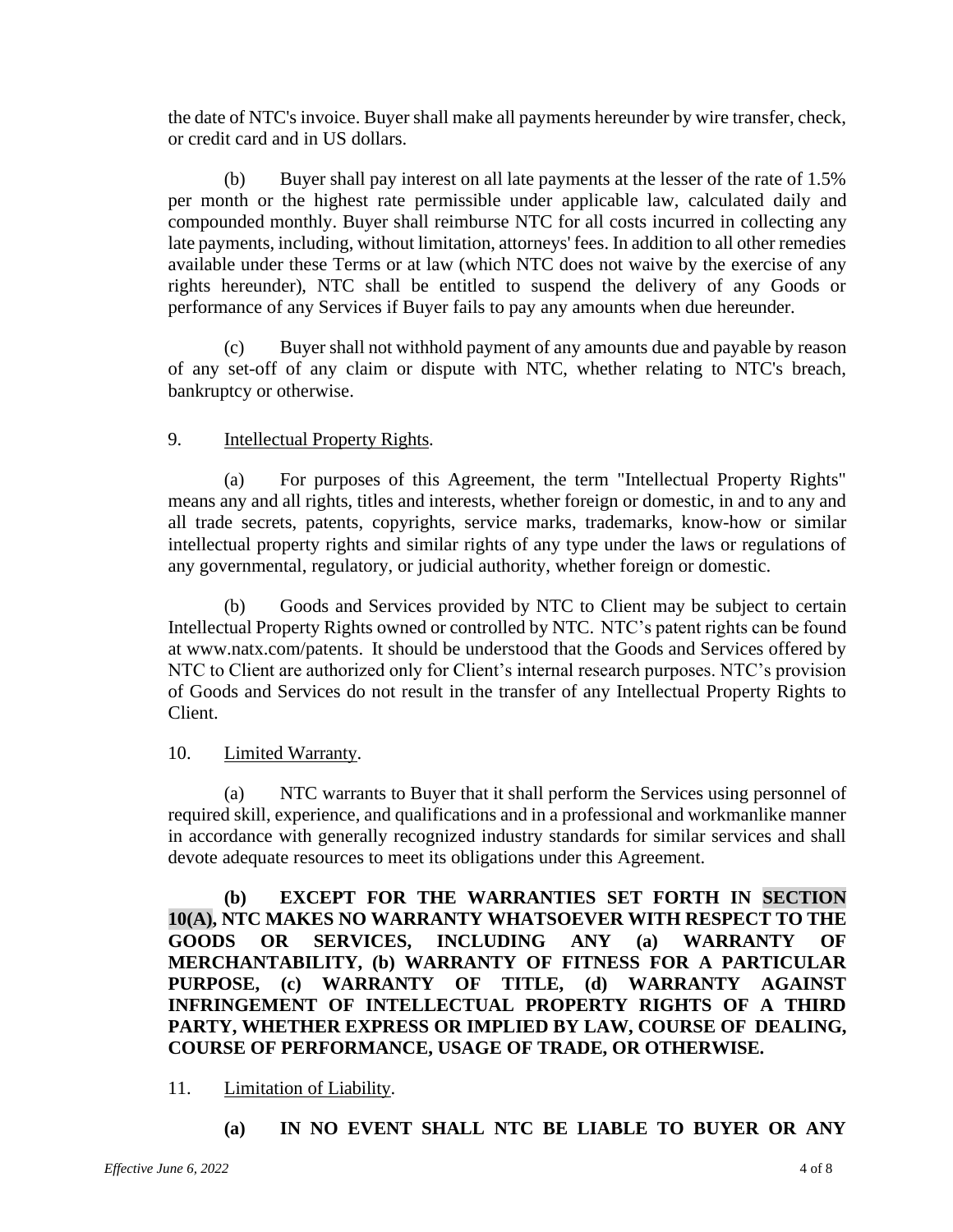**THIRD PARTY FOR ANY LOSS OF USE, REVENUE OR PROFIT, OR FOR ANY CONSEQUENTIAL, INDIRECT, INCIDENTAL, SPECIAL, EXEMPLARY, OR PUNITIVE DAMAGES WHETHER ARISING OUT OF BREACH OF CONTRACT, TORT (INCLUDING NEGLIGENCE), OR OTHERWISE, REGARDLESS OF WHETHER SUCH DAMAGES WERE FORESEEABLE AND WHETHER OR NOT NTC HAS BEEN ADVISED OF THE POSSIBILITY OF SUCH DAMAGES, AND NOTWITHSTANDING THE FAILURE OF ANY AGREED OR OTHER REMEDY OF ITS ESSENTIAL PURPOSE.**

### **(b) IN NO EVENT SHALL NTC'S AGGREGATE LIABILITY ARISING OUT OF OR RELATED TO THIS AGREEMENT, WHETHER ARISING OUT OF OR RELATED TO BREACH OF CONTRACT, TORT (INCLUDING NEGLIGENCE), OR OTHERWISE, EXCEED THE TOTAL OF THE AMOUNTS PAID TO NTC FOR THE GOODS AND SERVICES SOLD HEREUNDER.**

#### 12. Indemnification.

(a) The Buyer shall not send to NTC any samples presenting direct or indirect hazards, or that may potentially cause direct or indirect harm to the personnel, the interests, or property of NTC.

(b) Buyer agrees to defend, indemnify, and hold harmless NTC, its officers, directors, employees, affiliates, and agents from any claim, damage, or liability of any kind (including, but not limited to, any reasonable attorneys' fees, legal costs and expenses) arising out of (i) any claim by a third party that the Buyer materials or other samples sent to NTC by Buyer infringes any Intellectual Property Rights of any third party; (ii) a breach of any representation or covenant of Buyer under this Agreement; or (iii) any other claim connected with the purchase, use, handling, or storage of the Buyer staring material or final Goods except to the extent such occurrence arises from the gross negligence or willful misconduct on the part of NTC.

#### 13. Compliance with Law.

(a) Buyer shall comply with all applicable laws, regulations, and ordinances. Buyer shall maintain in effect all the licenses, permissions, authorizations, consents, and permits that it needs to carry out its obligations under this Agreement.

(b) **Export Control.** Buyer shall comply with all export and import laws of all countries involved in the sale of the Goods under this Agreement or any resale of the Goods by Buyer. Buyer assumes all responsibility for shipments of Goods requiring any government import clearance. To comply with U.S. export control regulations, Buyer understands that the shipment of certain Goods outside the U.S. may require an export license under U.S. export control regulations and processing times are largely outside either Party's control. NTC may terminate this Agreement if any governmental authority imposes antidumping or countervailing duties or any other duties or penalties on the Goods.

(c) **International Trade Compliance**. Buyer confirms and certifies that: (i) neither it nor any of its Affiliates and all directors, officers, shareholders, and ultimate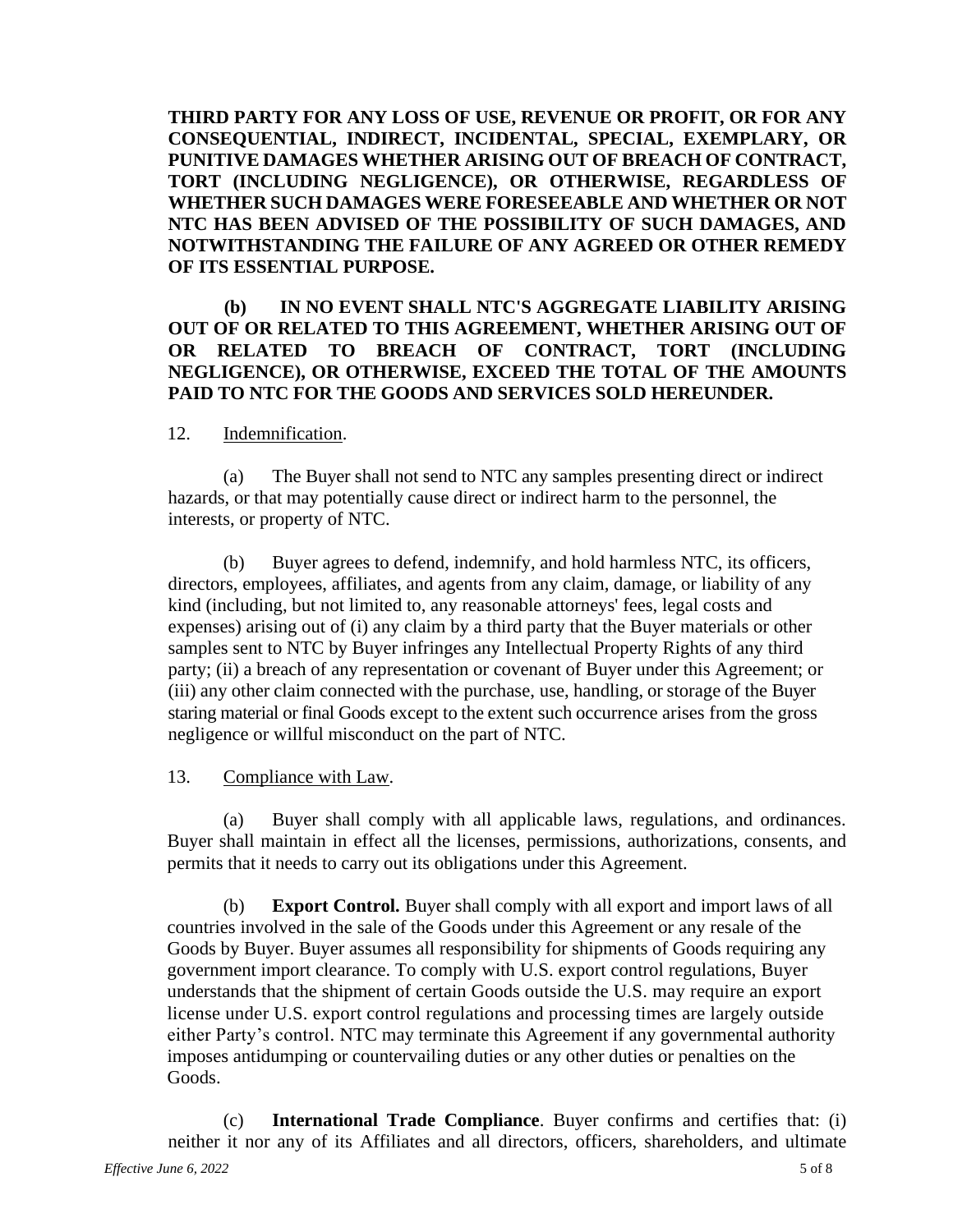beneficial owners is; and (ii) the Good supplied by NTC will not be provided, directly or indirectly through a third party or a third country, for ultimate end-use by:

- (i) Any entity identified on the Entity List, Denied Persons List, or Unverified List maintained by the U.S. Department of Commerce's Bureau of Industry and Security;
- (ii) Any party that is identified on the Specially Designated Nationals and Blocked Persons List, Foreign Sanctions Evaders List, or the Sectoral Sanctions Identification List maintained by the U.S. Department of Treasury's Office of Foreign Assets Control;
- (iii) Any government subject to comprehensive U.S. sanctions (currently: Cuban, Iranian, North Korean, Syrian, and the Venezuelan government);
- (iv) Any entity owned or controlled by, or person acting on behalf of, any party described in (i)-(iii) above;
- (v) Any person or entity organized, located or ordinarily resident in a country or territory subject to comprehensive U.S. sanctions (currently: Cuba, Iran, North Korea, Syria and the Crimea region); and
- (vi) Any person or entity designated or otherwise sanctioned by the United Nations (UN) or the European Union (EU), including any EU Member State, or any person owned or controlled by, or acting on behalf of, any such UN or EU sanctioned party.

(d) **Anti-Bribery.** The Parties represent and warrant that their employees and agents (i) have not and will not offer, nor give, nor accept, gifts, entertainment, payments, loans, or other things of value to/from the other Party's employees or agents in order to obtain favorable treatment in connection with this Agreement and (ii) will comply with all applicable anti-corruption laws.

(e) **Gratuities**. Buyer and NTC, each on behalf of itself and its Affiliates, directors, officers, shareholders, and employees, represents and warrants that it (i) has not and will not offer or give to the other, any gifts, entertainment, payments, loans, or other gratuities in order to or that may influence the award of a contract or obtain favorable treatment under this Agreement and (ii) has not and will not use federal funds to influence or attempt to influence any employee of the United States Federal government or a member of Congress in connection with this Agreement.

(f) **Unauthorized Uses and Ethical Compliance**. By receiving products and services from NTC, Buyer agrees to abide by the restrictions regarding ethical use identified below:

- (i) You may only use the Goods for somatic cell line editing and not for any germ line cell editing.
- (ii) You may not use the Goods for any research or clinical application that creates or uses human embryos, embryonic stem cells or any material derived from human embryos either created by you or provided by a third party.
- (iii) You may not use the Goods for any research that destroys any existing human embryo or uses cells or other materials created as the result of the destruction of a human embryo.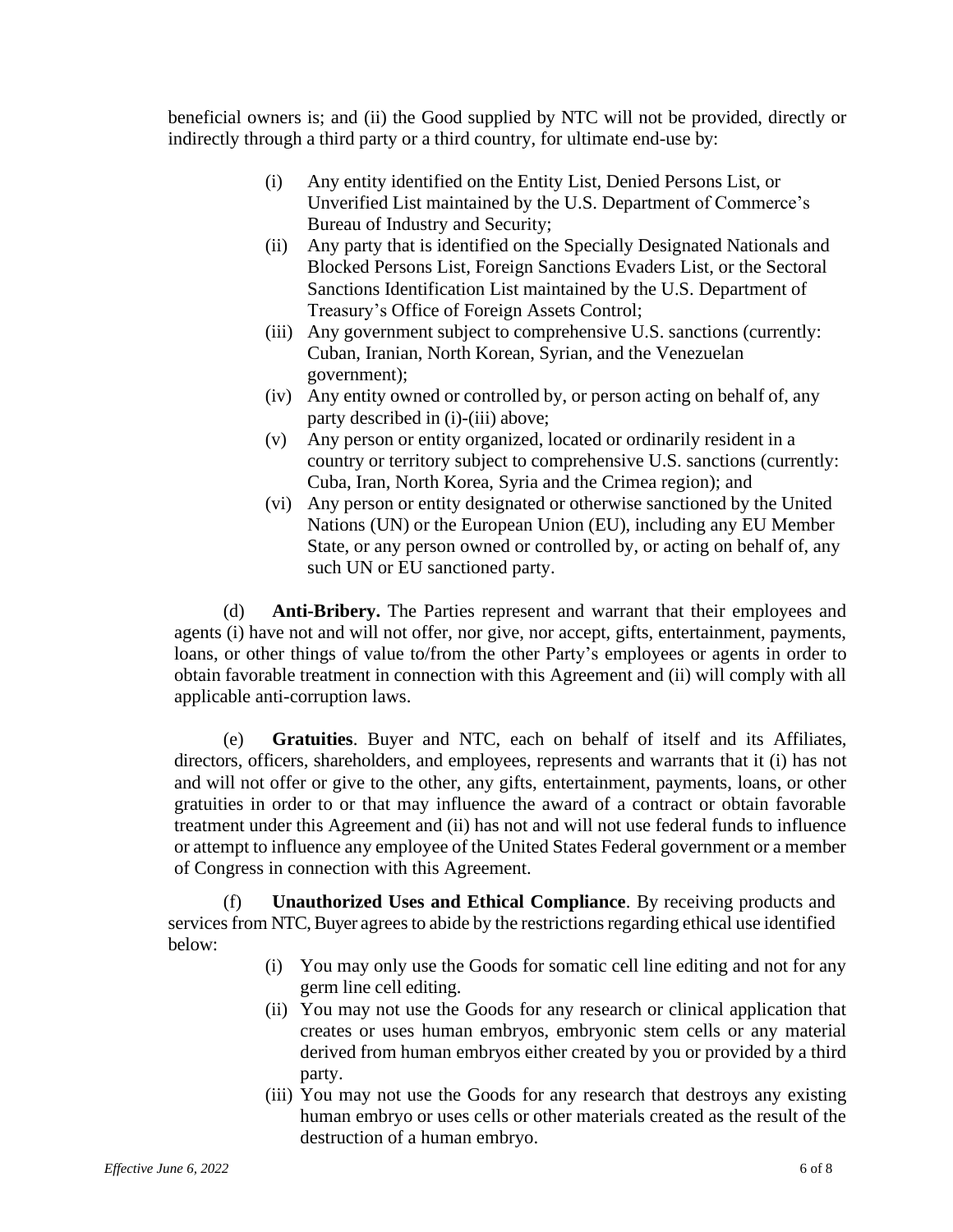- (iv) You may not use the Goods for any manipulation of human embryos, including, but not limited to, gene editing, or for any storage or maintenance of human embryos.
- (v) You may not use the Goods for any testing, selection, or other characterization of human embryos outside of a naturally occurring human pregnancy.
- (vi) You may not use the Goods for any aspect of human in vitro fertilization (IVF), whether directly or indirectly involved in the fertilization.
- (vii) You may not use the Goods for any aspect of human cloning, for either reproductive or therapeutic purposes. This includes any aspect of somatic cell nuclear transfer that creates a viable embryo from a human body cell and a human egg cell.

14. Waiver. No waiver by NTC of any of the provisions of this Agreement is effective unless explicitly set forth in writing and signed by NTC. No failure to exercise, or delay in exercising, any right, remedy, power or privilege arising from this Agreement operates, or may be construed, as a waiver thereof. No single or partial exercise of any right, remedy, power or privilege hereunder precludes any other or further exercise thereof or the exercise of any other right, remedy, power, or privilege.

15. Confidential Information. All non-public, confidential or proprietary information of NTC, including but not limited to, specifications, samples, patterns, designs, plans, drawings, documents, data, business operations, customer lists, pricing, discounts, or rebates, disclosed by NTC to Buyer, whether disclosed orally or disclosed or accessed in written, electronic or other form or media, and whether or not marked, designated, or otherwise identified as "confidential" in connection with this Agreement is confidential, solely for the use of performing this Agreement and may not be disclosed or copied unless authorized in advance by NTC in writing. Upon NTC's request, Buyer shall promptly return all documents and other materials received from NTC. NTC shall be entitled to injunctive relief for any violation of this Section. This Section does not apply to information that is: (a) in the public domain; (b) known to Buyer at the time of disclosure without an obligation of confidentiality; or (c) rightfully obtained by Buyer on a non-confidential basis from a third party.

16. Relationship of the Parties. The relationship between the parties is that of independent contractors. Nothing contained in this Agreement shall be construed as creating any agency, partnership, joint venture or other form of joint enterprise, employment or fiduciary relationship between the parties, and neither party shall have authority to contract for or bind the other party in any manner whatsoever.

17. No Third-Party Beneficiaries. This Agreement is for the sole benefit of the parties hereto and their respective successors and permitted assigns and nothing herein, express or implied, is intended to or shall confer upon any other person or entity any legal or equitable right, benefit, or remedy of any nature whatsoever under or by reason of these Terms.

18. Governing Law. All matters arising out of or relating to this Agreement are governed by and construed in accordance with the internal laws of the State of Delaware without giving effect to any choice or conflict of law provision or rule.